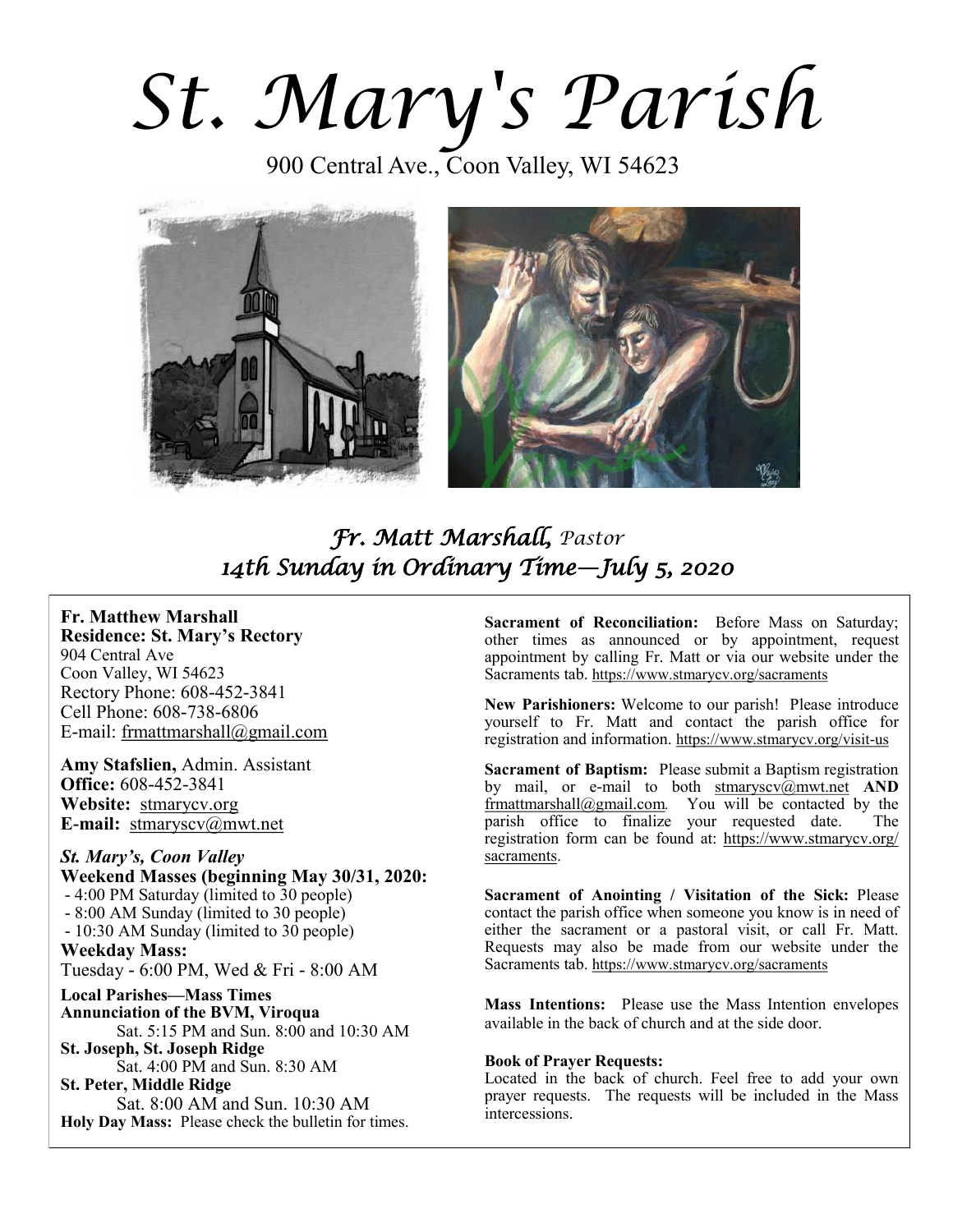# *St. Mary's Parish, Coon Valley, WI 14th Sunday in Ordinary Time*

**—————————————————————————–———–-——–--—————————————–—**

#### **SUNDAY, JULY 5, 2020**

- 1) Zechariah 9:9-10
- 2) Romans 8:9, 11-13
- 3) Matthew 11:25-30

FOCUS: Jesus' kingship is one of mercy with humility and compassion for all who struggle.

In the kingship of Jesus, we celebrate his humility and gentleness, and in a particular way, his understanding of the blessings of children. His dominion is not one of power and control, but of a servant who lifts up the fallen and raises all who are burdened; he is gracious and merciful.

## LITURGY OF THE WORD

Zechariah tells Jerusalem to rejoice, for their king shall *come to [them] … riding … on a colt*, proclaiming a message of *peace to the nations*. Saint Paul instructs the Romans that *whoever does not have the Spirit of Christ does not belong to him*. In the Gospel, Jesus gives praise to the Father for what he has revealed to the little ones.

#### **Televised Masses:**

WXOW CH 19 La Crosse – Sunday: 9:30 AM  $\overline{\text{EWTN}}$  (cable/sat.) – Sunday: 7 AM & 11 AM Daily: 7 AM & 6 PM FOX 25-48 Winona Diocese—7:00 AM

#### **Catholic Broadcasting:**

EWTN Catholic Cable Television Vernon Telephone Cable – Chan. 143 MediaCom Chan 15 – Coon Valley Chan 74 – La Crosse also available via satellite

#### **Online**:

La Crosse Diocese: [https://diolc.org/sacredworship/](https://diolc.org/sacredworship/televised-mass/) [televised-mass/](https://diolc.org/sacredworship/televised-mass/) or live <https://diolc.org/live> . Daily at 8 AM, Sunday at 9:30 AM

| Giving Last Week     | Week 26                      | 6/28/2020   |
|----------------------|------------------------------|-------------|
| Adult Env.           | \$450.00 Needed Weekly       | \$1,900.00  |
| Offertory            | \$50.00 Received This Week   | \$625.00    |
| <b>Mask Donation</b> | \$16.00 Run. Tot. Needed     | \$49,400.00 |
| Total                | <b>\$625.00</b> YTD Received | \$47,449.89 |
| 17 Adult Env         | Difference                   | (1,950.11)  |

## Upcoming Events/Calendar

- Streaming Live on Facebook—our 8:00 AM Mass—[https://www.facebook.com/](https://www.facebook.com/StMarysCoonValley) [StMarysCoonValley](https://www.facebook.com/StMarysCoonValley)
- **Weekday Mass** is back to regularly scheduled time.
- **Church will be open for private prayer Tuesday through Friday from 9AM until 7 PM and Sunday Noon to 7 PM** (please practice good social distancing and Maximum of 10 persons)
- **July 19, 2020** 11:30 AM to 2 PM Food Drive in the St. Mary's Parking Lot



## **Intentions**

Weekday intentions will be prayed for privately by Father Matt on the day scheduled, please add these intentions to your own, in your prayers from home.

| July 04 ~ 4:00 PM - †Alex and Rose Roskos              |
|--------------------------------------------------------|
| July $05 \sim 8:00$ AM - Our Parish Family             |
| July $05 \sim 10:30$ AM - †Norbert and Arlene Seichter |
| July $07 \sim 6:00 \text{ PM}$ - Our Parish Family     |

July  $08 \sim 8:00$  AM -†Albert Sedevie

July 10 ~ 8:00 AM - †Edward Kerska

**July 11 ~ 4:00 PM - †Ben and Sandra Roskos**

**July 12 ~ 8:00 AM - †Faye J. Radtke**

**July 12 ~ 10:30 AM - Fr. Bob Monti**

Name Correction for July 03—Josephine Sedevie

*Amazon Smile* is the charitable arm of Amazon.com. If you order on Amazon, use Amazon Smile the same as you would as regular Amazon, and choose St. Mary's Parish as your charitable organization.



Log in to: [amazon.com/smile](http://amazon.com/smile) and click the word "supporting" under the search bar. You can search for St. Mary's by typing, "St. Mary Parish Coon Valley" **or simply click the link on our parish website: <stmarycv.org>**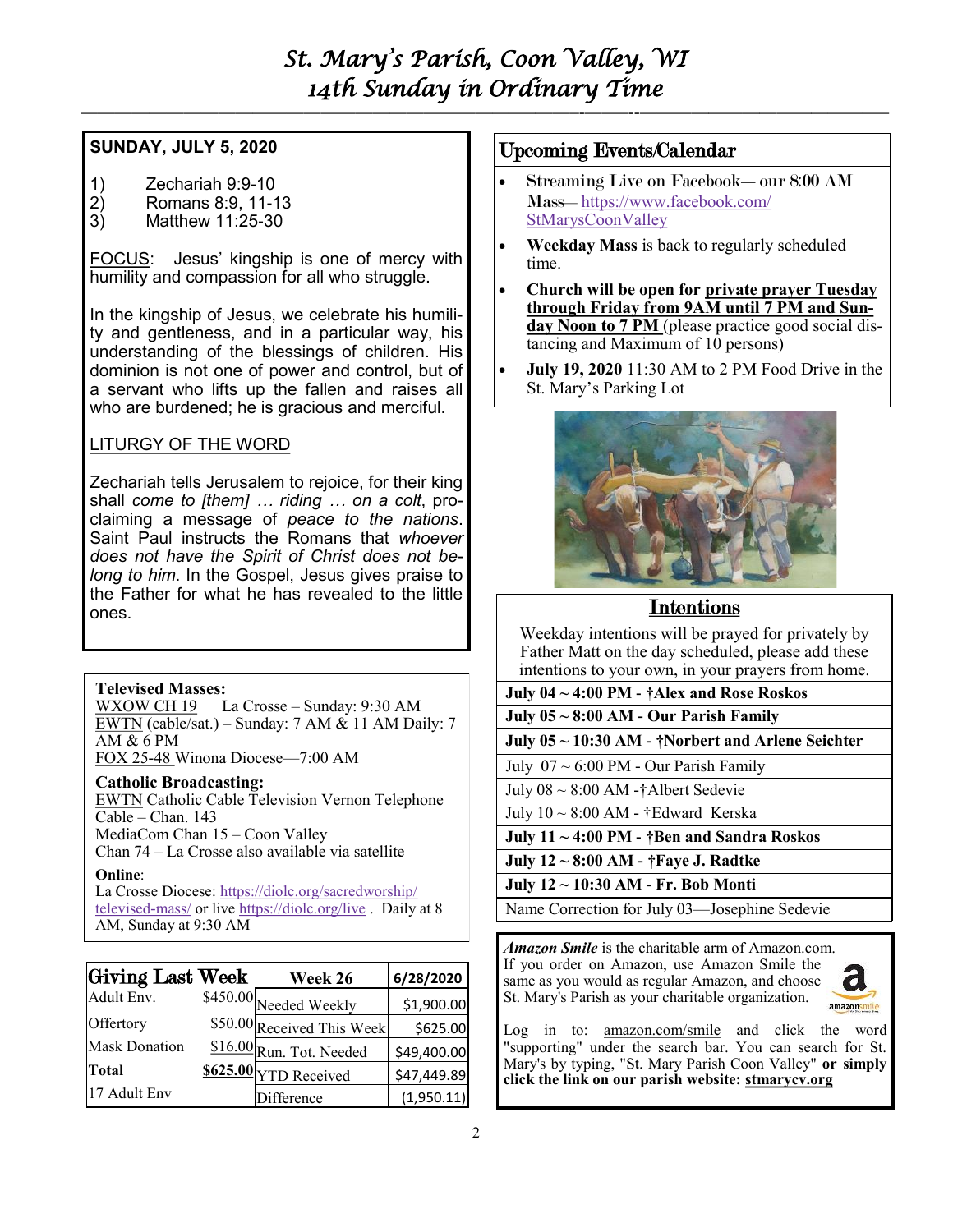## **From Fr. Matt**

- There will be a food drive in our parking lot after the 10:30 AM Mass on **Sunday, July 19th.** This is a joint effort with Middle Coon Valley Lutheran and Coon Valley Lutheran churches. There will be cars in the lot with open trunks labeled for the food drive. The drive will run from **11:30 AM - 2 PM.** 



- **Thank you** to our **Parish Council of Catholic Women** for buying graduation gifts for our graduates again this year. The graduates will receive a beautiful icon of Jesus knocking at a door. A poem on the back is about inviting God in. Please pray for our graduates who are preparing to enter the wider world. May God help them to remember they are loved, they are never alone!



## Parish Announcements

**Please consider being a money counter for our parish**  We are low on counters and don't want to overwork the

ones we have. Please e-mail or call our parish office to sign-up: stmaryscv@mwt.net OR 452-3841.

#### **Do you have a skill with sewing or knitting?**

Please consider helping St. Mary's produce Baptismal keepsakes for our newest parishioners and their families. If interested, please call or e-mail Fr. Matt: frmattmarshall@gmail.com OR 452-3841.

#### **July Magnificat**

The Magnificat company has supplied us with free copies of booklet for the month of July. You are welcome to take a copy with you today. They are offering a special on a 3 month subscription for only \$5. Visit: [www.magnificat.com/free](http://www.magnificat.com/free) for more information and face. For more information, visit the website of the U.S. to subscribe.

#### **Diocesan Annual Appeal Ended June 30th**

*Thank You again for supporting the Appeal and your parish.* As of July 3, 2020 we will receive a total refund of **\$4,732.50**!

**Our Deepest Sympathy to the Family of:**

**Lynn Tschumper**  who passed away on June 30, 2020



*~ If we died with him, we will also live with him. ~*  2Timothy 2:11*~*

#### **Weekday Mass**

 As the plans for gradual reopening of the church move forward, the Bishop has announced the reopening of our doors to Christ and His people for weekday Mass. We will begin public weekday Mass here at St. Mary Parish at the regular scheduled time immediately. Per the Bishop, will continue with our precautions and guidelines set forth to ensure the safety of human life and the common good.

 The Bishop continues to state that, "The dispensation from the Obligation of Sunday Mass will still remain in effect for those who are vulnerable and have concerns returning to a publicly celebrated Mass."

#### **Parish Financial Support Options**

- US Postal Service: mail directly to the parish office.
- Bill Pay through online banking, add St. Mary's as contact (if possible, use your envelope number as the account number).
- Use our online service at: [diolc.org/st-mary-coon](http://www.diolc.org/st-mary-coon-valley)[valley](http://www.diolc.org/st-mary-coon-valley) (a 3% fee will be assessed by the provider of the giving portal, your contribution will be recorded for the full amount).

#### **Staying Connected**

- The parish bulletin will continue to be available on our Website—[www.stmarycv.org](http://www.stmarycv.org)
- We are mailing the bulletin to those over the age of 80 (if their age is recorded in our database)
- Copies of the bulletin will also be available in the church for pickup during private prayer times.
- **If you know of someone who does not have internet and could benefit from having the bulletin mailed to their home, please contact the parish office with the person(s) name(s).**

## Diocesan/Local Announcements

## **St. Kateri Tekakwitha Feast Day - July 14**

The feast day of this Native American saint reminds us of our brothers and sisters in that community, both in terms of the richness they bring and the particular challenges they [Bishops' Subcommittee](http://www.usccb.org/issues-and-action/cultural-diversity/native-american/index.cfm) on Native American Affairs.

#### **Congratulations to our newly ordained**

Priestly ordinations of Deacons Samuel McCarty, Joseph Richards, Levi Schmitt and Daniel Williams III was on Saturday, June 27.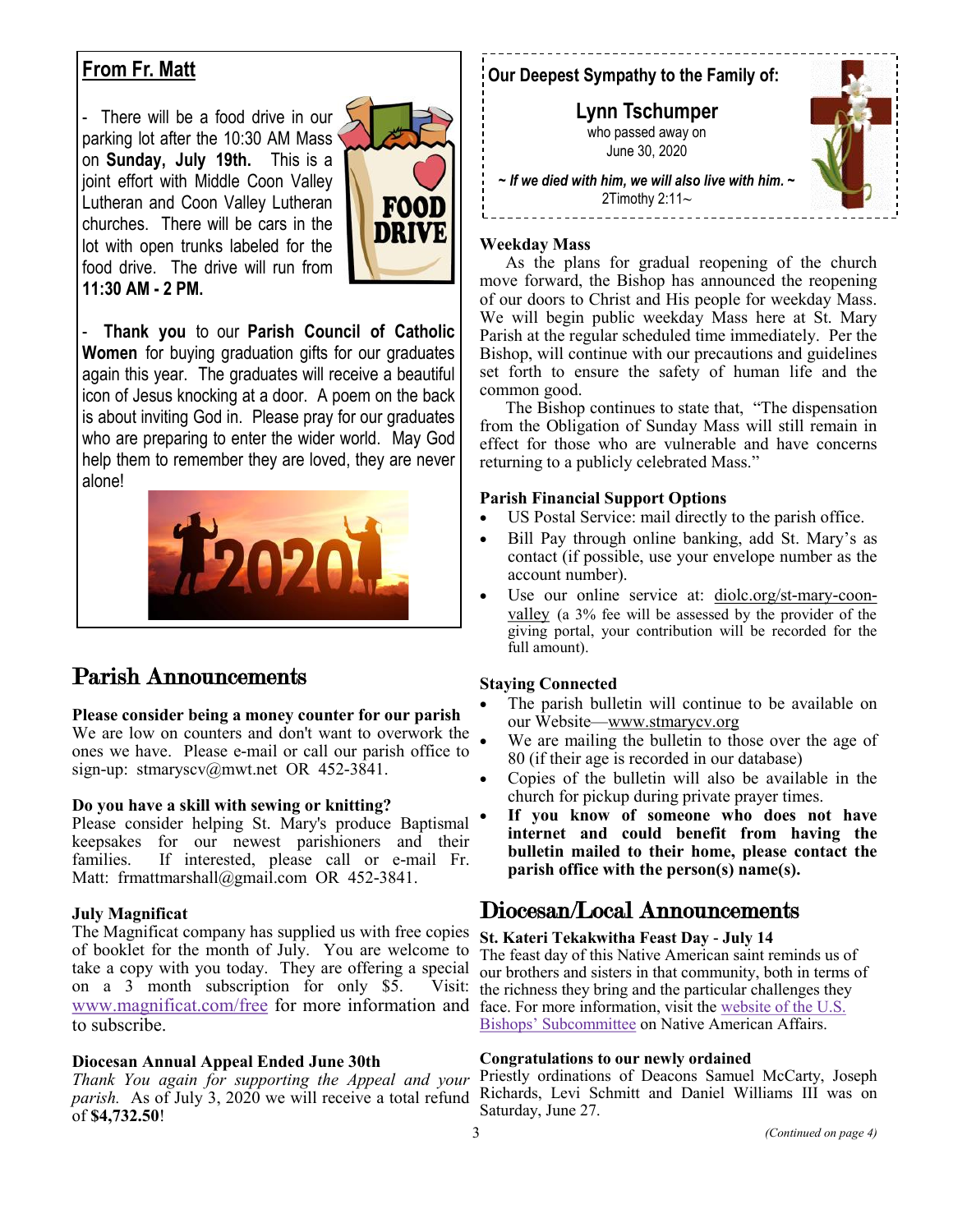#### Diocesan/Local Announcements Continued

**Cathedral Live Stream Mass Schedule di**olc.org/live Live Daily Mass (Monday-Saturday) from the Cathedral Mass in English – 8:00am Mass in Spanish – 8:30am Live Sunday Mass from the Cathedral Mass in English – 9:30 a.m. Mass in Spanish – 10:30 a.m.

**A Virtual 50th Jubilee Anniversary Celebration–**The inperson 50th wedding anniversary Masses have been canceled. But a special Mass with Bishop Callahan will be held this year via live-stream at 1:00 pm on Sunday, July 12 from the Cathedral. You will be able to view the live stream or recording by visiting https://diolc.org/marriage/ on and after July 12.

#### **Queen of the Americas Guild Annual Conference**

July 31-August 1, 2020 at the Shrine of Our Lady of Guadalupe. Join us for this two day conference/retreat examining Our Lady of Guadalupe's relationship to Human Life and Its Cradle in the Family Formed by Marriage. Enhance your faith and learn more about the miracle of Our Lady of Guadalupe, and the history of our Faith. Visit: queenoftheamericasguild.org, call 630-584-1822 or email staff@queeenoftheamericasguild.org. Flyers are also in the back of church.

#### **The Importance of St. Joseph**

God the Father chose Joseph, from among all men, to take care of and nurture Jesus – the Son of God! During our diocesan Year of St. Joseph, we want to grow in understanding the importance of Joseph in our own lives as spiritual father. One significant way is to undertake a 33 day consecration, which involves 15 minutes of compelling reading about St. Joseph during those days. This is available in a new book entitled Consecration to St. Joseph: The Wonders of Our Spiritual Father, by Fr. Donald Calloway, MIC. If you are interested in forming a parish group to embark on this initiative, visit group to embark on this initiative, visit <consecrationtostjoseph.org> for information and to purchase a book and speak with your pastor. For further assistance, you can also contact diocesan curia staff members Ann Lankford [alankford@diolc.org](mailto:alankford@diolc.org) or Christopher Ruff [cruff@diolc.org.](mailto:cruff@diolc.org)

#### **UPDATE - Adventure Camp Canceled**

After much discussion, thought, and prayer we have decided to make the decision to cancel Adventure Camp this summer due to ongoing concerns with the COVID virus. We had originally moved our dated to late July to give us the best chance of holding Adventure Camp, but there are still too many unknowns and parish staff, families, and camp staff need time to make plans accordingly. Please know that you, the families whom you serve, and your ministry remain in our prayers.

**Discouragement – All of us face this!** Attend this important Virtual Conference "Overcoming Spiritual Discouragement" with Fr. Timothy Gallagher, O.M.V. Fr. Timothy Gallagher, a world-renowned teacher and spiritual director, will present on "Overcoming Spiritual Discouragement" at a Virtual Conference on August 29th . Learn to find freedom from one of the greatest obstacles in life – the "cage" of everyday discouragement we all experience. The presentations by Fr. Gallagher will be livestreamed by ZOOM webinar. These presentations on overcoming spiritual discouragement will be extremely practical and understandable for any interested adult. Fr. Gallagher's warmth and style of speaking is for people of all states in life and all levels of formation. The schedule will include 4 talks by Fr. Gallagher, beginning at 10 a.m. For further details, a downloadable brochure or to register online, go to [diolc.org/witness.](https://diolc.org/catechesis/witness/) Cost is \$15 which includes Fr. Gallagher's book shipped to your home.



### Week of July 5th Readings

| Sunday:      | 1) Zechariah 9:9-10 2) Romans 8:9, 11-13<br>3) Matthew 11:25-30      |
|--------------|----------------------------------------------------------------------|
| Monday:      | 1) Hosea 2:16, 17b-18, 21-22<br>2) Matthew 9:18-26                   |
| Tuesday:     | 1) Hosea 8:4-7, 11-13 2) Matthew 9:32-38                             |
| Wednesday:   | 1) Hosea 10:1-3, 7-8,12 2) Matthew 10:1-7                            |
| Thursday:    | 1) Hosea 11:1-4, 8e-9 2) Matthew 10:7-15                             |
| Friday:      | 1) Hosea 14:2-10 2) Matthew 10:16-23                                 |
| Saturday:    | 1) Isaiah 6:1-8 2) Matthew 10:24-33                                  |
| Next Sunday: | 1) Isaiah 55:10-11 2) Romans 8:18-23<br>3) Matthew 13:1-23 or 13:1-9 |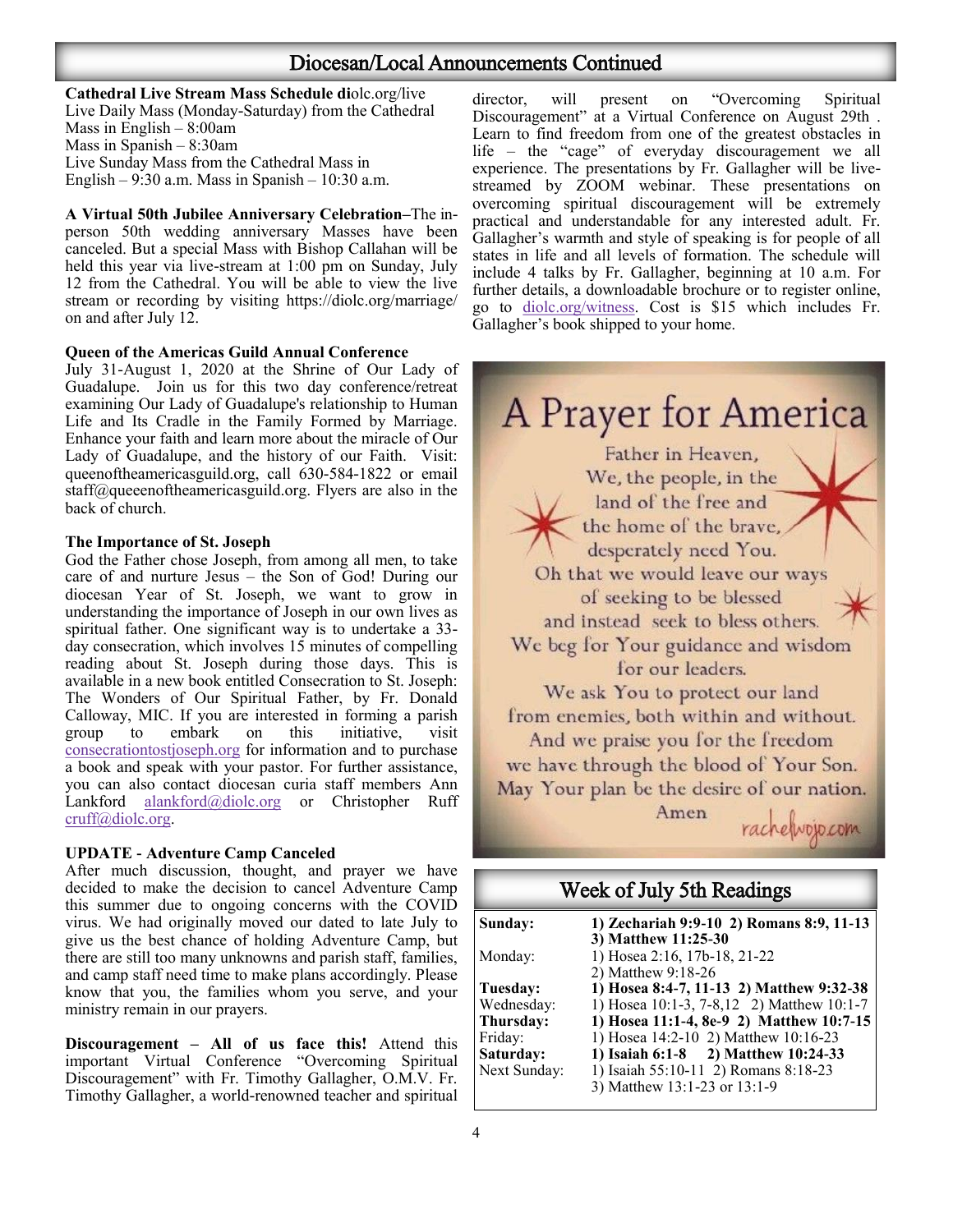# **"Let America Be America Again"**

by Langston Hughes

Let America be America again. Let it be the dream it used to be. Let it be the pioneer on the plain Seeking a home where he himself is free.

(America never was America to me.)

Let America be the dream the dreamers dreamed— Let it be that great strong land of love Where never kings connive nor tyrants scheme That any man be crushed by one above.

(It never was America to me.)

O, let my land be a land where Liberty Is crowned with no false patriotic wreath, But opportunity is real, and life is free, Equality is in the air we breathe.

(There's never been equality for me, Nor freedom in this "homeland of the free.")

*Say, who are you that mumbles in the dark? And who are you that draws your veil across the stars?*

I am the poor white, fooled and pushed apart, I am the Negro bearing slavery's scars. I am the red man driven from the land, I am the immigrant clutching the hope I seek— And finding only the same old stupid plan Of dog eat dog, of mighty crush the weak.

I am the young man, full of strength and hope, Tangled in that ancient endless chain Of profit, power, gain, of grab the land! Of grab the gold! Of grab the ways of satisfying need! Of work the men! Of take the pay! Of owning everything for one's own greed!

Beaten yet today-O, Pioneers! I am the farmer, bondsman to the soil. I am the worker sold to the machine. I am the Negro, servant to you all. I am the people, humble, hungry, mean— Hungry yet today despite the dream. am the man who never got ahead, The poorest worker bartered through the years. Yet I'm the one who dreamt our basic dream